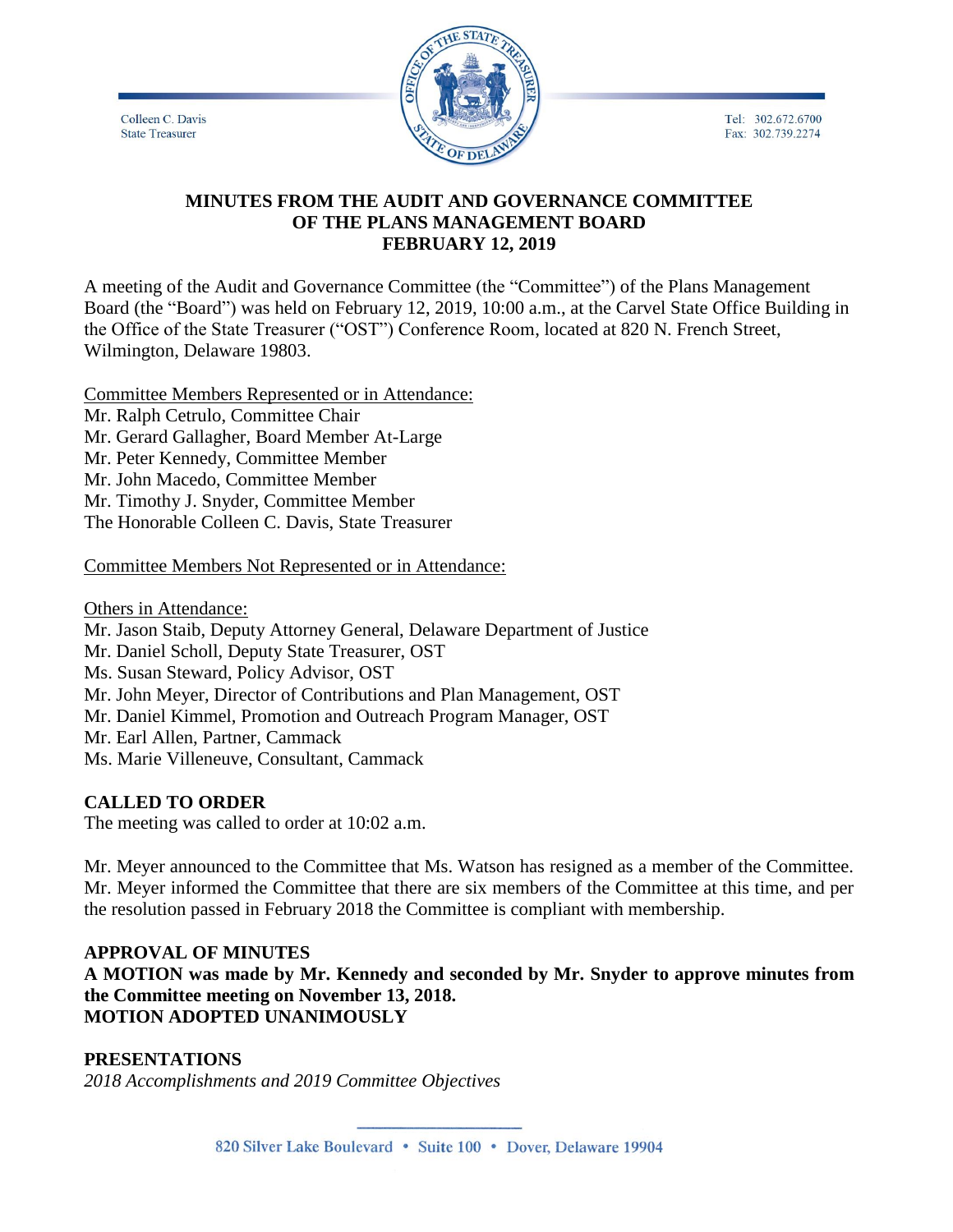Mr. Meyer reviewed with the Committee the list of accomplishments from the past year.

Mr. Meyer shared with the Committee that the Request for Proposals ("RFP") for tax counsel to the Board has been issued. An update will be provided to the Committee at the May meeting.

Mr. Meyer provided an update on the memorandum of understanding with the Auditor of Accounts ("AOA"). Per the agreement, Mr. Meyer informed the Committee that moving forward AOA will receive eight and nine tenths percent of the contract price for the audit for managing the Request for Proposal (RFP) and relationship with the auditing vendor.

Mr. Meyer informed the Committee that Mr. Staib was continuing work on the Governance Manual and will provide an update at the May meeting. Mr. Meyer informed the Committee that the external auditor would present at the August meeting. Furthermore, Mr. Meyer reported that he anticipates the focus for this year will be on policy creation and documentation of fiduciary decisions.

# **DISCUSSION AND ACTION ITEMS**

*Recommendation on Schedule for Ethics and Freedom of Information Act Training*

Mr. Meyer informed the Committee that ethics and Freedom of Information Act ("FOIA") training for the Board needed to be scheduled for this year. Mr. Meyer stated that in November the Board and Committee participated in fiduciary training, but due to time constraints were unable to complete the other trainings. Mr. Staib informed the Committee that a search of the Delaware Learning Center yielded limited results for ethics training that was available online. Mr. Staib commented that the training was not interactive and very broad to meet the needs of all State organizations. Mr. Meyer suggested that the Committee vote to recommend to the Board that the June 4th meeting cover these topics, and Mr. Staib was willing to facilitate the training.

# **A MOTION was made by Mr. Kennedy and seconded by Mr. Snyder to recommend to the Board that the June 4, 2019 meeting be devoted to training for ethics and FOIA to be presented by Mr. Staib.**

# **MOTION ADOPTED UNANIMOUSLY**

# *Recommendation Regarding Deferred Compensation "Legacy Fee" Carve Out*

Mr. Meyer informed the Committee that at the May meeting they would need to review the state administration fee suspension on the 457 plan. In June 2018, the Board suspended the state administration fee for the 457 plan through June 2019 and approved using a portion of the 457 legacy fee balance to offset future plan expenses, subject to a to-be determined carve-out amount for former participants (who will not benefit from the fee waiver). The Board advised that the carve-out amount should revert back to the plan expense account if it proves either impossible or infeasible to identify former participants. The Committee and Board will need to consider extending the fee suspension for another year.

Mr. Meyer updated the Committee that the Board discussed the preliminary carve-out research that indicated that 1,116 unique participants withdrew from the 457 plan between September 2016 and June

of 2018. The Board questioned the feasibility of remitting fees back to participants who left the plan. The Chair requested that the Committee address the feasibility issue.